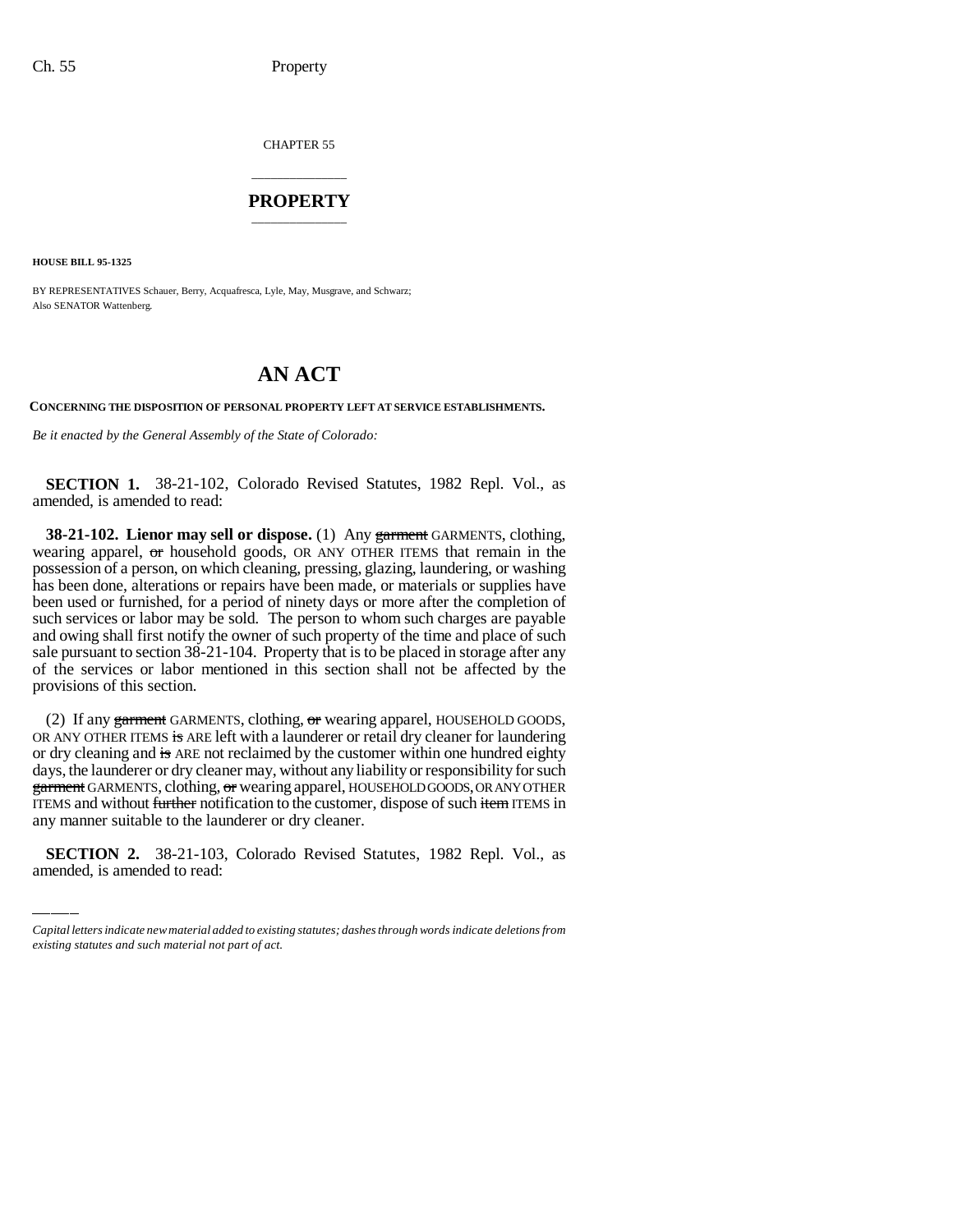## Property Ch. 55

**38-21-103. Sale for storage charges - disposal.** (1) All garments, clothing, and wearing apparel, HOUSEHOLD GOODS, AND ANY OTHER ITEMS on which any of the services or labor mentioned in section 38-21-102 have been performed and then placed in storage by agreement, remaining in the possession of a person without the reasonable or agreed charges having been paid for a period of ninety days, may be sold. The person to whom the charges are payable and owing shall first notify the owner of such property of the time and place of sale pursuant to section 38-21-104. Persons operating as warehouses or warehousemen shall not be affected by this section.

(2) If any  $\frac{1}{2}$  arment GARMENTS, clothing,  $\frac{1}{2}$  wearing apparel, HOUSEHOLD GOODS, OR ANY OTHER ITEMS is ARE left FOR LAUNDERING OR DRY CLEANING AND PLACED in storage without the reasonable or agreed charges having been paid and is ARE not reclaimed by the customer within one hundred eighty days, the person holding such property may, without any liability or responsibility for such garment GARMENTS, clothing, or wearing apparel, HOUSEHOLD GOODS, OR ANY OTHER ITEMS and without further notification to the customer, dispose of such item ITEMS in any manner it deems suitable.

**SECTION 3.** 38-21-104 (1), Colorado Revised Statutes, 1982 Repl. Vol., as amended, is amended, and the said 38-21-104 is further amended BY THE ADDITION OF A NEW SUBSECTION, to read:

**38-21-104. How notice given.** (1) The notice required in this article shall be satisfied by mailing a registered letter, with a return address marked thereon, addressed to the owner of the property if an address was given at the time of delivery of the property, stating that the  $g$ arment GARMENTS, clothing,  $\sigma$ r wearing apparel, HOUSEHOLD GOODS, OR ANY OTHER ITEMS ON WHICH ANY OF THE SERVICES OR LABOR MENTIONED IN SECTION 38-21-102 HAVE BEEN PERFORMED shall be disposed of SOLD unless it is THEY ARE reclaimed within thirty days after the date of the notice. THE NOTICE SHALL ALSO INCLUDE THE TIME AND PLACE OF THE SALE. The cost of posting or mailing said letter shall be added to the charges.

(3) WHETHER OR NOT AN ADDRESS WAS GIVEN AT THE TIME OF DELIVERY OF THE PROPERTY, THE PERSON HOLDING SUCH PROPERTY MAY DISPOSE OF ANY ITEM AFTER ONE HUNDRED EIGHTY DAYS WITHOUT NOTICE PURSUANT TO THE PROVISIONS OF SECTION 38-21-102 (2) OR SECTION 38-21-103 (2).

**SECTION 4.** 38-21-106, Colorado Revised Statutes, 1982 Repl. Vol., as amended, is amended to read:

**38-21-106. Notice posted in receiving office.** Each person taking advantage of this article must keep posted in a prominent place in such person's receiving office at all times a notice which shall read as follows:

"All articles cleaned, pressed, glazed, laundered, washed, altered, or repaired and not called for RECLAIMED WITHIN NINETY DAYS MAY BE SOLD, AND SUCH ITEMS MAY BE DISPOSED OF AFTER in one hundred eighty days." will be sold to pay charges."